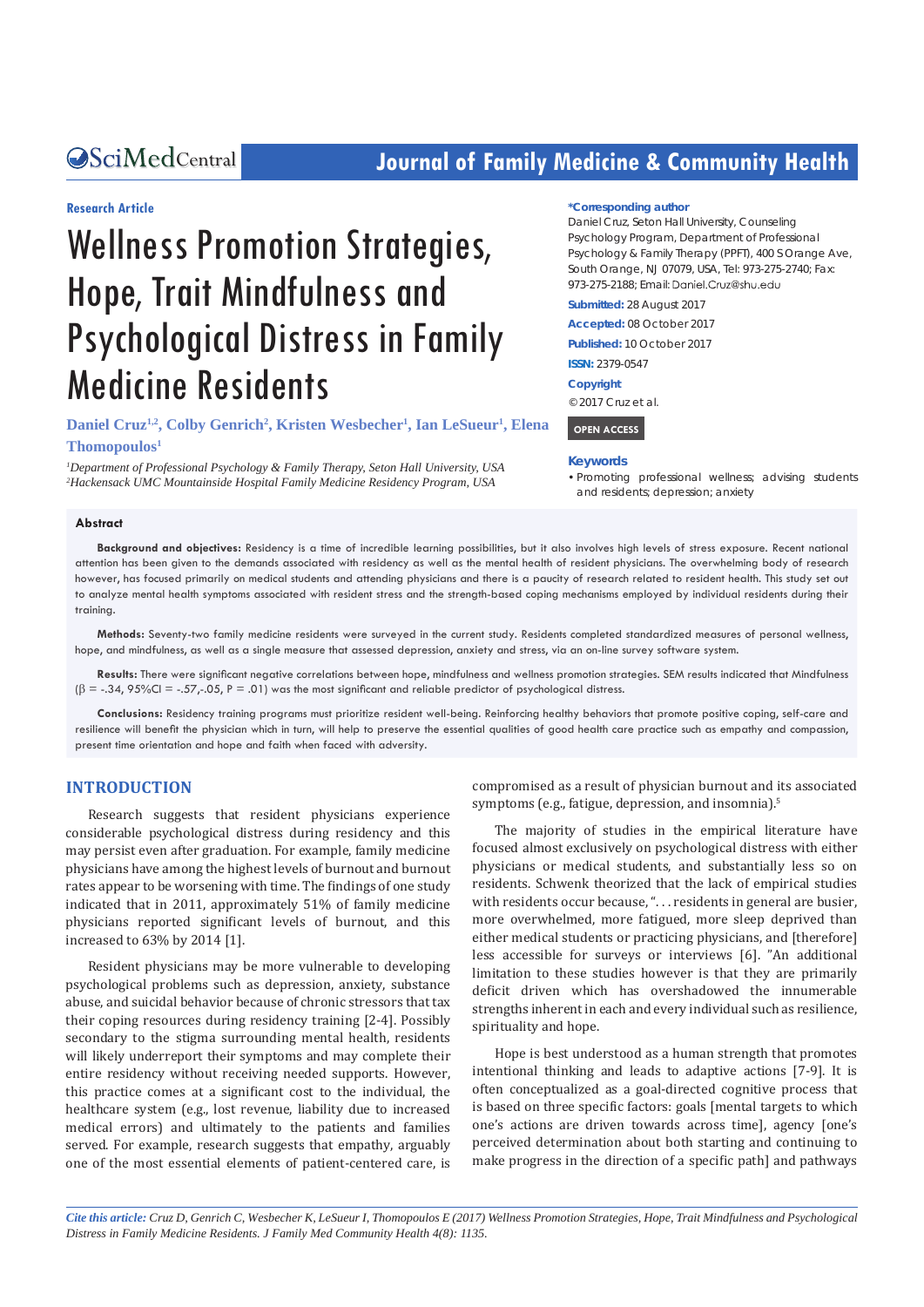[actively making plans or constructing alternate routes for achieving goals] [10]. To date, there is limited research that has examined hope among residents as a cognitive strategy that has the potential to promote health, well-being and resiliency. One study found a significant relationship between medical errors and burnout and reported that hope decreased medical errors even after accounting for burnout scores [11]. The extent to which these findings describe more global patterns of resident stress, burnout and coping however is not yet well understood.

Mindfulness studies have suggested that there are significant benefits to attaining a mindful disposition in daily life. According to Nilsson, mindfulness is critical for healthcare providers because mindfulness, ". . . is to master one's own mind and to disentangle oneself from the chain reactions that usually persistently invade our understanding [and empathy among physicians can be accessed by understanding] impermanence, mental suffering and the constructed nature of the self" [12]. Beach and colleagues established that higher levels of mindfulness resulted in an increased likelihood of engaging in patient-centered medical care and greater use of relational and empathic communication [13]. Similarly, Atanes et al. [14], found that mindfulness scores negatively correlated with perceived stress and negative emotion and positively correlated with life satisfaction and positive emotion. Extending the findings of these two cross-sectional investigations with a longitudinal mindfulness-based stress reduction intervention, Dobkin et al. [15], found significant decreases in post-intervention stress, depression and burnout scores and higher levels of meaningfulness. Though these studies cumulatively suggest that mindfulness has the potential to mediate psychological distress in resident physicians other studies have failed to find similar effects [16].

Research suggests that mindfulness increases spiritual wellbeing, self-care, positive lifestyle choices, empathy, improved patient-centered care and patient satisfaction [17-19]. Engaging in mindful practice requires intentional reflection of each and every unique patient encounter. Feldman and Christensen [20] suggest that providers contemplate various process questions during patient encounters including "What about my prior experience with this patient (or with other patients) is influencing my thinking and reasoning?" and "What outcomes am I expecting from this clinical situation? Are those expectations reasonable?" The current study takes the position that mindfulness orientation is an inherent trait which offers the potential to significantly strengthen residents' self-care and ability to cope with adversity.

The purpose of the current study was to examine resident physician psychological stress appraisals, conceptualized as a multidimensional construct (stress, anxiety, and depression), and to explore the potential benefits of practicing health promoting behaviors, as well as incorporating positive beliefs and behaviors such as hope and mindfulness. Further, the current study sought to determine whether there were negative correlations between hope and psychological stress levels in a sample of family medicine residents.

# **METHODS**

# **Participants and procedures**

The study was reviewed and approved by the Institutional

Review Board (IRB) of the principal investigator. Additional permissions were granted by the administration and institutional review boards of all participating institutions. We obtained program contact information from the family medicine residency programs New Jersey Residency Network list of Directors. Interested residents completed all study materials such as informed consent, demographic questionnaire and psychometric instruments through a secure web-based survey system (Qualtrics). Surveys were counterbalanced to control for priming and/or order effects. All measures are summarized in Table 1.

#### **Statistical analysis**

We calculated Cronbach's alphas for hope, mindfulness, wellness promoting strategies scales as well as for the DASS-21 scale and subscales. We then tested potential group differences on all measures by PGY year, gender, and race/ethnicity.

Spearman ρ correlations were calculated for age, hope, wellness promotion strategies, mindfulness, and depression, anxiety and stress (scale total and subscales). We also computed correlations for each wellness strategy with depression, anxiety, and stress scores.

To test the main hypothesis, that resident wellness, mindfulness and hope, would negatively predict psychological distress, we used structural equation modeling. We began the analysis with the original raw scores and tested for significance using the maximum likelihood method. We then re-tested the model with 95%bias-corrected accelerated bootstrapping with 1,000 random samples, to determine whether the model could be replicated in the theoretical population. All data were analyzed with SPSS (version 24 for Windows) and the Structural Equation Modeling (SEM) program AMOS.

#### **RESULTS**

Out of 105 residents that were eligible to participate, 72 reliably completed all measures (69% response rate). Results of internal consistency analysis revealed that all psychometric instruments had strong reliability ( $\alpha$  > .70; Table 2). The average resident was 33 years-old (+ – 3.14y). Resident characteristics are reported in Table 3. Fifty-two percent identified as male and 48% female. The majority of residents in the current study reported their race/ethnicity as Asian or Pacific Islander (50%) followed by White (25%), Hispanic/Latino (8%) and Black/ African American (3%). Thirteen percent identified "other" as their racial/ethnic group. With respect to PGY, 47% were PGY-1's, 31% PGY-2's, and 22% PGY-3's.

The results of Mann-Whitney U tests on demographic variables revealed that Hope scores were statistically higher for men than for women ( $U = 285.50$ ,  $p = .015$ ). For race/ethnicity, significant differences emerged for DASS-21 total  $(\chi^2[4] = 9.773)$ , p=.045), hope  $\left[\chi^2[4] = 14.522, p=0.06\right]$  and mindfulness  $\left[\chi^2[4]\right]$ = 9.589, p=.048). Mean rank scores are summarized in Table 2. Post hoc analysis (Dunn-Bonferroni) revealed that both Asian/ Pacific Islander and White residents reported significantly higher levels of psychological distress than Hispanic's. White residents also reported higher distress than those that identified as "other." Conversely, they had among the lowest levels of dispositional mindfulness.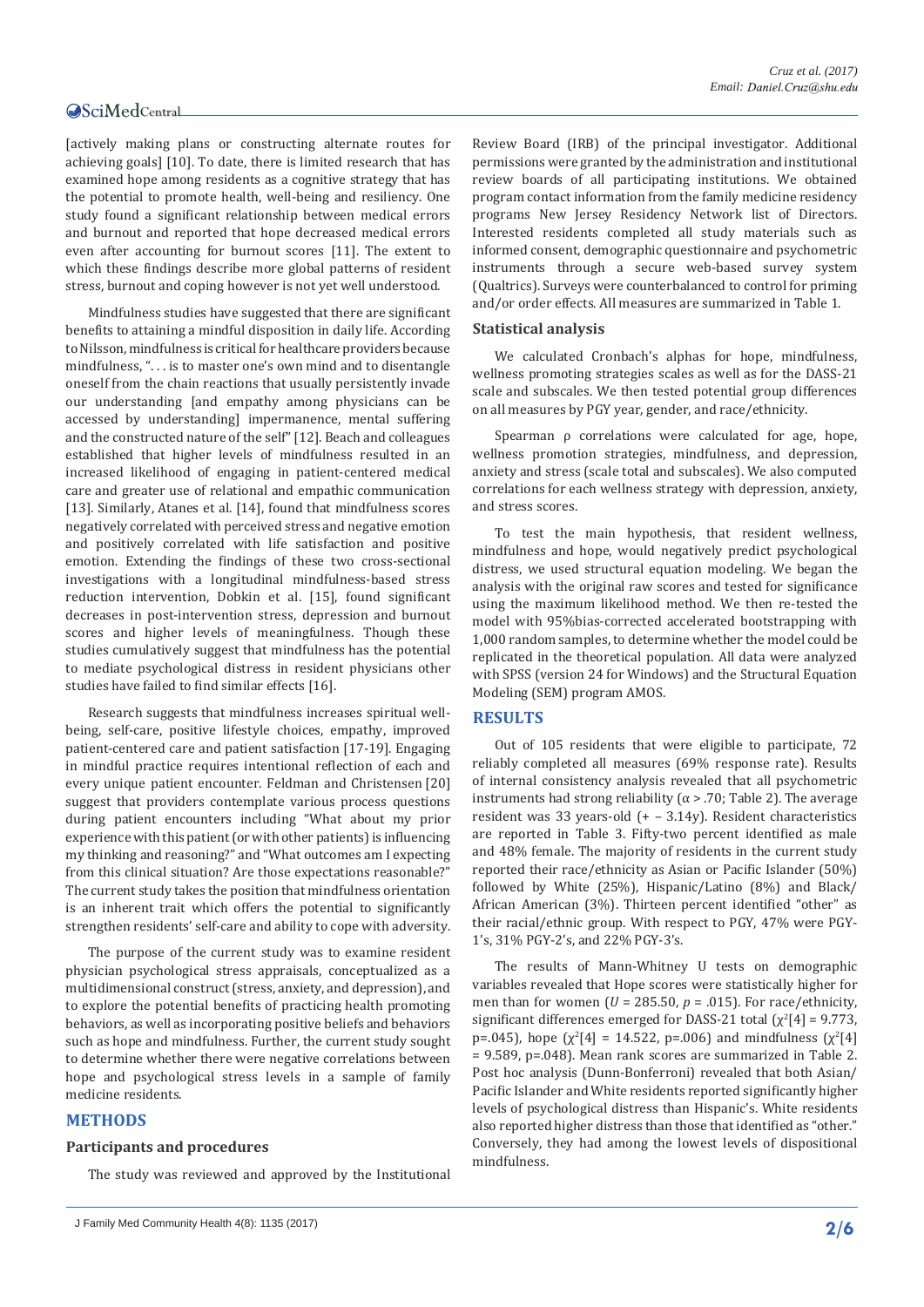| Table 1: Psychometric Instruments.                       |                                                          |                                                                                                                                                     |  |  |  |
|----------------------------------------------------------|----------------------------------------------------------|-----------------------------------------------------------------------------------------------------------------------------------------------------|--|--|--|
| <b>Measure</b>                                           | <b>Number of Items and Response Format</b>               | <b>Sample Items</b>                                                                                                                                 |  |  |  |
| Wellness<br>Promotion<br>Strategies <sup>a</sup>         | 16 items<br>0 (not important to me) to 3 (essential)     | "I focus on what is most important to me in life"<br>"I find meaning in my work"                                                                    |  |  |  |
| Mindful<br>Attention<br>Awareness Scale <sup>b</sup>     | 15 items<br>1 (almost always) to 6 (almost never)        | "I find myself preoccupied with the future or the<br>past"<br>"I find myself doing things without paying<br>attention"                              |  |  |  |
| Adult Hope Scale <sup>c</sup>                            | 12 items<br>1 (definitely false) to 8 (definitely true). | "There are lots of ways around any problem"<br>"I've been pretty successful in life."                                                               |  |  |  |
| Depression,<br>Anxiety,<br>and Stress Scale <sup>d</sup> | 21 items<br>$0$ (never) to $3$ (almost always)           | "I felt I wasn't worth much as a person" [Depression]<br>"I felt I was close to panic" [Anxiety]<br>"I tended to over-react to situations" [stress] |  |  |  |

a Shanafelt TD, West C, Zhao X, Novotny P, Kolars J, Habermann MD, Sloan J. Relationship between increased personal well-being and enhanced empathy among internal medicine residents. Journal of General Internal Medicine. 2005; 20: 559-564.

b Brown KW, Ryan, R.M. The benefits of being present: Mindfulness and its role in psychological well-being. Journal of Personality and Social Psychology. 2003; 84: 822-848.

c Snyder CR, Harris C, Anderson JR, Holleran SA, Irving LM, Sigmon ST, et al. The will and the ways: Development and validation of an individualdifferences measure of hope. Journal of Personality and Social Psychology. 1991; 60: 570-585.

d Lovibond SH, Lovibond PF Manual for the Depression Anxiety Stress Scales, second edition.

Sydney: Psychology Foundation. 1995.

| Table 2: Internal Consistency for Study Measures.             |                  |  |  |
|---------------------------------------------------------------|------------------|--|--|
| Scale/Subscale                                                | Cronbach's alpha |  |  |
| Adult Hope Scale                                              | .88              |  |  |
| <b>MAAS</b>                                                   | .92              |  |  |
| <b>Wellness Promotion Strategies</b>                          | .82              |  |  |
| DASS-21                                                       | .95              |  |  |
| Depression                                                    | .89              |  |  |
| Anxiety                                                       | .85              |  |  |
| <b>Stress</b>                                                 | .89              |  |  |
| <b>Abbreviations: MAAS: Mindful Attention Awareness Scale</b> |                  |  |  |

DASS-21, Depression, Anxiety, Stress Scale

| Table 3: Resident Characteristics and Associations with Hope, Mindfulness, Wellness Promotion Strategies and Psychological Distress. |               |         |                    |          |                |
|--------------------------------------------------------------------------------------------------------------------------------------|---------------|---------|--------------------|----------|----------------|
|                                                                                                                                      |               | Hope    | <b>Mindfulness</b> | Wellness | <b>DASS-21</b> |
| Race/Ethnicity                                                                                                                       | $\frac{0}{0}$ | M       | M                  | M        | M              |
| White                                                                                                                                | 25            | 35.07*  | $20.6*$            | 28.03    | $37.7*$        |
| Hispanic/Latino                                                                                                                      | 8             | $52.1*$ | 25.7               | 36       | $15.2*$        |
| Black/African-American                                                                                                               | 3             | 44.25   | $47*$              | 50.5     | 16.75          |
| Asian/Pacific Islander                                                                                                               | 50            | 23.68*  | 32.78*             | 27.73    | 32.47*         |
| Other                                                                                                                                | 13            | 30.56*  | 39.38*             | 37.06    | $22.63*$       |
|                                                                                                                                      |               |         |                    |          |                |
| <b>Sex</b>                                                                                                                           |               |         |                    |          |                |
| Men                                                                                                                                  | 52            | 35.79   | 30.73              | 27.56    | 27.5           |
| Women                                                                                                                                | 48            | 24.84   | 30.26              | 33.64    | 33.71          |
|                                                                                                                                      |               |         |                    |          |                |
| PGY year                                                                                                                             |               |         |                    |          |                |
| $PGY-1$                                                                                                                              | 47            | 29.11   | 31.2               | 30.11    | 26.02          |
| PGY-2                                                                                                                                | 31            | 29.25   | 28.67              | 30.5     | 31.53          |
| PGY-3                                                                                                                                | 22            | 30.65   | 27.12              | 26.85    | 33.92          |
|                                                                                                                                      |               |         |                    |          |                |

M: Mean Rank scores

Abbreviations: DASS-21, Depression, Anxiety, Stress Scale

Race/ethnicity and PGY year group comparison's based on Kruskal Wallis H test

Sex comparison based on Mann Whitney U test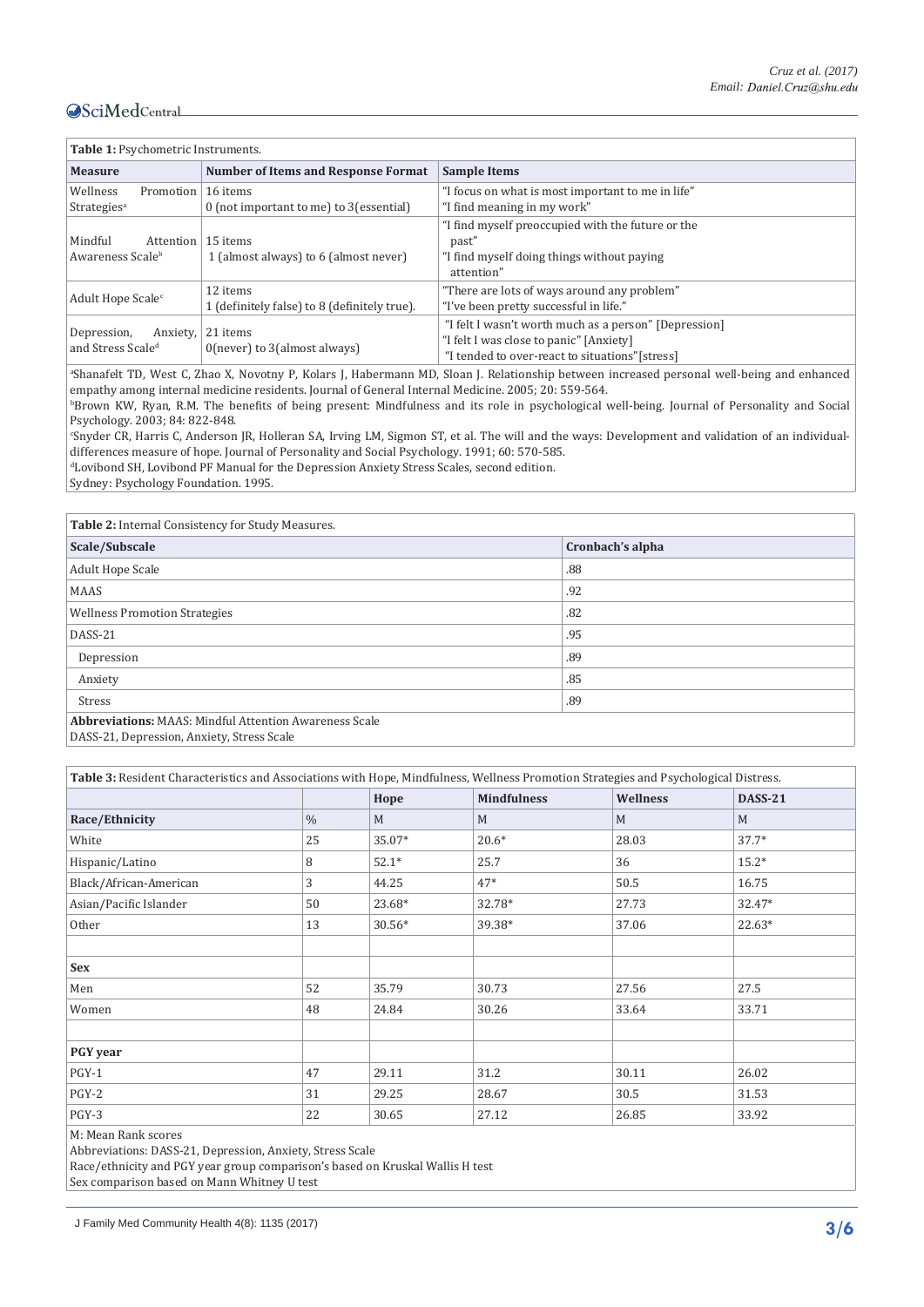\*\*p<.05

All residents in the current study reported that focusing on what is important in life was essential to their well-being (Table 4). Other wellness promoting strategies that were endorsed by residents included finding meaning in work, protecting time with loved ones, maintaining a positive outlook, and having a meaningful approach to understanding life and death. The least used wellness strategies were participating in psychological services, reflective writing, and mindfulness based activities such as meditation.

Spearman correlation results that examined the relationships between age, components of psychological distress (depression, anxiety and stress) and hope, mindfulness and wellness promotion strategies are summarized in Table 4. Depression negatively correlated with hope  $(r = -.30)$ , mindfulness  $(r = -.44)$ and wellness promotion strategies  $(r = -30)$ . In addition, lower levels of self-reported stress correlated with higher levels of hope ( $r = -0.25$ ), mindfulness ( $r = -0.53$ ) and wellness scores ( $r =$ -.28). There was a significant relationship between anxiety and mindfulness  $(r = -0.31)$ , which indicates that residents with higher levels of mindfulness experienced lower levels of stress.

We ran additional correlations to study the relationships between the individual wellness promotion strategies and anxiety, depression and stress (see Table 5). Residents that reported higher levels of meaning in life (e.g., "I focus on what is most important to me in life") had less depression  $(r = -.51)$ , anxiety  $(r = .37)$  and stress  $(r = .36)$ . Those that had higher positive outlook scores reported lower stress (r =-.33). When residents endorsed higher levels of adaptive coping with death, they also tended to experience lower levels of stress  $(r = -0.53)$  and anxiety (r = -.42). Exercising healthy lifestyle choices also tended to correspond with less psychological distress. For example, greater perceived work-life balance, seeking social support from colleagues, family and friends, and participating in recreational activities negatively correlated with psychological distress (r's = -.35 to -.43; see Table 5).

# **Structural equation modeling results of main study hypothesis**

The results of the SEM models, which tested the prediction that hope, mindfulness and wellness promotion strategies would negatively predict psychological distress levels revealed significant benefits to well-being. Mindfulness  $(b = -0.23, P = 0.001, P = 0.001, P = 0.001, P = 0.001, P = 0.001, P = 0.001, P = 0.001, P = 0.001, P = 0.001, P = 0.001, P = 0.001, P = 0.001, P = 0.001, P = 0.001, P = 0.001, P = 0.001, P = 0.001, P = 0.001, P =$  $\beta$  = -.34) and Wellness Promotion Strategies (b = -.40, P = .017,  $\beta$  = -.26) were significant predictors of psychological distress. When

| Table 4: Spearman Rho Correlations for Variables of Interest. |                          |                          |          |               |        |                          |
|---------------------------------------------------------------|--------------------------|--------------------------|----------|---------------|--------|--------------------------|
|                                                               | Age                      | <b>Depression</b>        | Anxiety  | <b>Stress</b> | Hope   | <b>Mindfulness</b>       |
| Age                                                           | $\overline{\phantom{0}}$ |                          |          |               |        |                          |
| Depression                                                    | 0.04                     | $\overline{\phantom{0}}$ |          |               |        |                          |
| Anxiety                                                       | 0.19                     | $.76***$                 | -        |               |        |                          |
| Stress                                                        | 0.01                     | $.86**$                  | $.74***$ | -             |        |                          |
| Hope                                                          | 0.06                     | $-.30*$                  | $-0.19$  | $-.25*$       | -      |                          |
| Mindfulness                                                   | $-0.05$                  | $-44**$                  | $-31**$  | $-53**$       | 0.12   | $\overline{\phantom{0}}$ |
| Wellness                                                      | $-0.06$                  | $-.30*$                  | $-0.18$  | $-28*$        | $.26*$ | 0.16                     |
| Note: Wellness: Wellness Promotion Strategies<br>$*p<.01$     |                          |                          |          |               |        |                          |

| Table 5: Spearman rho correlations between resident wellness strategies and depression, anxiety and stress.                                  |               |                   |         |               |  |  |
|----------------------------------------------------------------------------------------------------------------------------------------------|---------------|-------------------|---------|---------------|--|--|
| <b>Resident Wellness Strategies</b>                                                                                                          | $\frac{0}{0}$ | <b>Depression</b> | Anxiety | <b>Stress</b> |  |  |
| I find meaning in my work                                                                                                                    | 95            | $-.03$            | .08     | $-11$         |  |  |
| I protect time away from work with<br>my spouse, family, and friends                                                                         | 91            | $-31$             | $-40**$ | $-29$         |  |  |
| I focus on what is most important to me in life                                                                                              | 100           | $-51**$           | $-37*$  | $-36*$        |  |  |
| I try to take a positive outlook on things                                                                                                   | 90            | $-.24$            | $-.28$  | $-33*$        |  |  |
| I take vacations                                                                                                                             | 79            | $-.09$            | .03     | $-10$         |  |  |
| I participate in recreation/hobbies/exercise                                                                                                 | 82            | $-31$             | $-40**$ | $-31$         |  |  |
| I talk with family, significant other, or friends about how I am feeling                                                                     | 66            | $-43**$           | $-35*$  | $-30$         |  |  |
| I have developed an approach/philosophy to dealing with patients' suffering and death                                                        | 91            | $-.51$            | $-42**$ | $-53**$       |  |  |
| I incorporate a life philosophy stressing balance in my personal and professional life                                                       | 84            | $-38*$            | $-.23$  | $-40*$        |  |  |
| I look forward to retirement                                                                                                                 | 57            | $-.07$            | .11     | $-12$         |  |  |
| I discuss stressful aspects of work with colleagues                                                                                          | 79            | $-43**$           | $-.38*$ | $-30$         |  |  |
| I nurture the religious/spiritual aspects of myself                                                                                          | 68            | $-14$             | .07     | $-16$         |  |  |
| I am involved in non-patient care activities (e.g., research, education, administration)                                                     | 45            | $-13$             | .06     | $-21$         |  |  |
| I engage in contemplative practices or other mindfulness activities such as meditation, narrative<br>medicine, or appreciative inquire, etc. | 39            | $-15$             | $-.01$  | $-26$         |  |  |
| I engage in reflective writing or other journaling technique                                                                                 | 18            | $-21$             | $-.10$  | $-.22$        |  |  |
| I have regular meetings with a psychologist/psychiatrist to discuss stress                                                                   | 16            | .03               | $-.02$  | $-0.04$       |  |  |
| $*p < .01$<br>**p < .05                                                                                                                      |               |                   |         |               |  |  |

J Family Med Community Health 4(8): 1135 (2017) **4/6**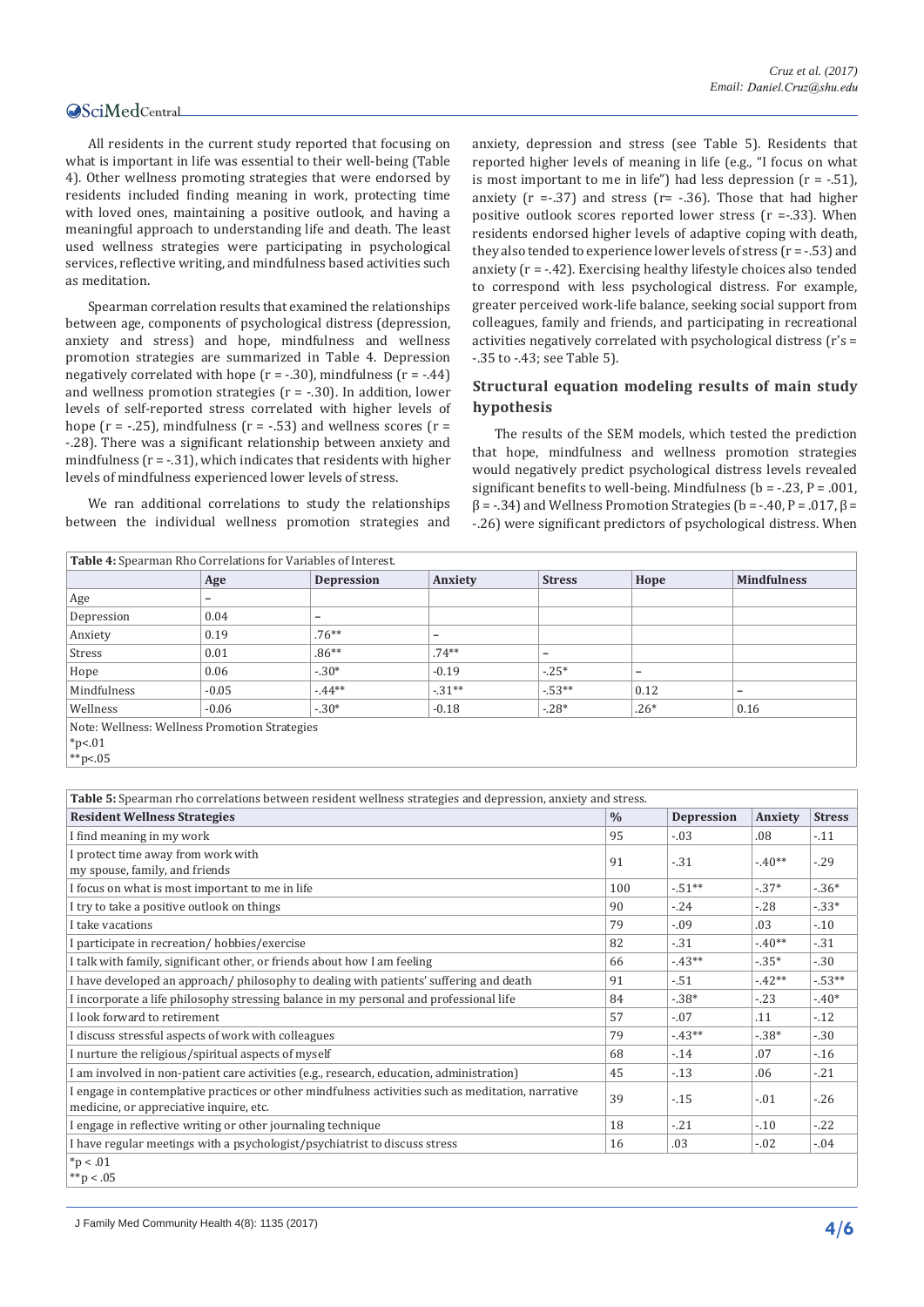the data were tested for generalizability using bootstrapping methods however, only Mindfulness ( $\beta$  = -.34, 95%CI = -.57,-.05, P = .009) remained significant and replicable. Resident wellness ( $\beta$  = -.26, 95%CI =-.53, .04, P = .10) and hope ( $\beta$  = -.12, 95%CI = $-0.36$ , .10, P = .26) were not significant predictors in the final multivariate model.

# **DISCUSSION**

The current study investigated resident strengths and adaptive behaviors that promote wellness, self-care, and positive coping, and explored the relationship of these factors with reports of psychological distress. In our study, many of the wellness strategies that were endorsed by residents were cognitive in nature. In other words, the wellness enhancing strategies tended to involve healthy thinking habits, which in turn, negatively correlated with symptoms of anxiety, stress, and depression. Interestingly, very few participants used psychotherapy as a mechanism of support (16%). One plausible explanation for these findings is that participants may have experienced mental health stigma as residents may feel shame and embarrassment and may associate psychological and psychiatric services with severe mental illness or as a service that is only needed for their patients. Alternatively, these results may also stem from limited program and institutional resources.

Shanafelt and colleagues studied resident wellness strategies, in a sample of internal medicine residents, and compared whether resident wellness strategies were associated with high versus low mental well-being. The authors found that in addition to work-life balance, residents that reported nurturing their religious and/or spiritual needs, had higher levels of well-being [13]. In the current study with family medicine residents, the large majority of residents did not use religion and spirituality as a coping strategy and it failed to correlate with psychological distress. It is plausible that this pattern of results may explain the lack of significant findings for the constructs of hope in the current study. For example, McCullough, Emmons, and Tsang reported correlations with hope, spirituality, and religion (e.g., prayer, personal relationship with a higher power), suggesting that these factors may be fundamental mediators [16]. Despite the low endorsement of contemplative practices (39%), mindfulness, as measured by the MAAS instrument, negatively predicted stress. This suggests that higher order consciousness, that is, an appreciation for the subtle moment-to-moment thoughts and feelings experienced by residents, substantially promotes wellness by reducing stress and mental distraction, which in turn, may enhance active listening, and improve attention to self, as well as patient, care needs. From this perspective, upsetting events are contextualized as brief, temporary, and transient, which cause less interference to resident performance and wellness.

It is important to recognize that the institutional culture cannot be underestimated since resident well-being is not solely the responsibility of the resident. Feldman and Christensen discuss the shared responsibility of resident well-being through "sustainable enterprises that value the health and well-being of all their workers" [15]. Thus, for residents to be well in their professional training and to become healthy independent practitioners, systems must work to establish and maintain an

# **LIMITATIONS**

The results of the current study should be understood within the context of the study limitations. The sample size was small which may increase risk for type II statistical errors. In some cases, variables approached significance and it is possible that these variables were correlates of the outcome variables; however, given the sample size, the effects may not have been fully observable. The current study was limited to resident physicians. Future research should also explore administratorphysician-resident distress and health promoting behaviors, to better understand the role of systems and common practices that sustain high rates of burnout and poor psychological outcomes among practitioners.

# **CONCLUSION**

Medical education has begun to more carefully monitor the impact of resident well-being as it is understood to affect processes at the micro (e.g., patient-resident interaction) and macro (e.g., economy, healthcare policies) level. Interestingly, this study more aptly focused on the residents' ability to manage stress and what paradigm they use to cope with these stressors. It was determined that mindfulness significantly correlated with well-being. Programs should continue to work to promote dedicated time and attention to mindfulness informed resident wellness activities and the current study provides meaningful findings that can be applied to such an endeavor.

# **REFERENCES**

- 1. [Shanafelt TD, Hasan O, Dyrbye LN, Sinsky C, Satele D, Sloan J, et](https://www.ncbi.nlm.nih.gov/pubmed/26653297)  [al. Changes in burnout and satisfaction with work-life balance in](https://www.ncbi.nlm.nih.gov/pubmed/26653297)  [physicians and the general US working population between 2011 and](https://www.ncbi.nlm.nih.gov/pubmed/26653297)  [2014. Mayo Clin Proc. 2015; 90: 1600-1613.](https://www.ncbi.nlm.nih.gov/pubmed/26653297)
- 2. [Cohen JS, Patten S. Well-being in residency training: a survey](https://www.ncbi.nlm.nih.gov/pubmed/15972100)  [examining resident physicians satisfaction both within and outside](https://www.ncbi.nlm.nih.gov/pubmed/15972100)  [of residency training and mental health in Alberta. BMC Medical](https://www.ncbi.nlm.nih.gov/pubmed/15972100)  [Education. 2005; 5: 1-11.](https://www.ncbi.nlm.nih.gov/pubmed/15972100)
- 3. [Mata DA, Ramos MA, Bansal N, Khan R, Guille C, Angelantonion E, Sen](https://www.ncbi.nlm.nih.gov/pubmed/26647259)  [S. Prevalence of depression and depressive symptoms among resident](https://www.ncbi.nlm.nih.gov/pubmed/26647259)  [physicians: a systemic review and meta-analysis. JAMA. 2015; 314:](https://www.ncbi.nlm.nih.gov/pubmed/26647259)  [2373-2383](https://www.ncbi.nlm.nih.gov/pubmed/26647259).
- 4. [Dyrbye LN, Satele D, Sloan J, Shanafelt TD. Ability of the physician well](https://www.ncbi.nlm.nih.gov/pubmed/24701315)[being index to identify residents in distress. J Grad Med Educ.2014; 6:](https://www.ncbi.nlm.nih.gov/pubmed/24701315)  [78-84.](https://www.ncbi.nlm.nih.gov/pubmed/24701315)
- 5. [Walocha E, Tomaszewski KA, Wilczek-Ruzyczka E, Walocha J.](https://www.ncbi.nlm.nih.gov/pubmed/24858455)  [Empathy and burnout among physicians of different specialties. Folia](https://www.ncbi.nlm.nih.gov/pubmed/24858455)  [Med Cracov. 2013; 53: 35-42.](https://www.ncbi.nlm.nih.gov/pubmed/24858455)
- 6. [Schwenk TL. Resident depression: the tip of a graduate medical](https://www.ncbi.nlm.nih.gov/pubmed/26647255)  [education iceberg. JAMA. 2015; 314: 2357-2358.](https://www.ncbi.nlm.nih.gov/pubmed/26647255)
- 7. [Marques SC, Lopez SJ, Pais-Ribeiro JA. Building hope for the future:](https://www.researchgate.net/publication/225956758_Building_Hope_for_the_Future_A_Program_to_Foster_Strengths_in_Middle-School_Students)

environment of trust, safety, and respect. This aspect of residency training may often be overlooked because of the systemic demands that affect administration, day-to-day practices and therefore physicians and residents. Thus, resident and physician well-being, and the culture of the department/program/ institution, should be monitored on an ongoing basis to ensure that residents are provided with an environment that is both challenging, as well as growth promoting.

J Family Med Community Health 4(8): 1135 (2017) **5/6**